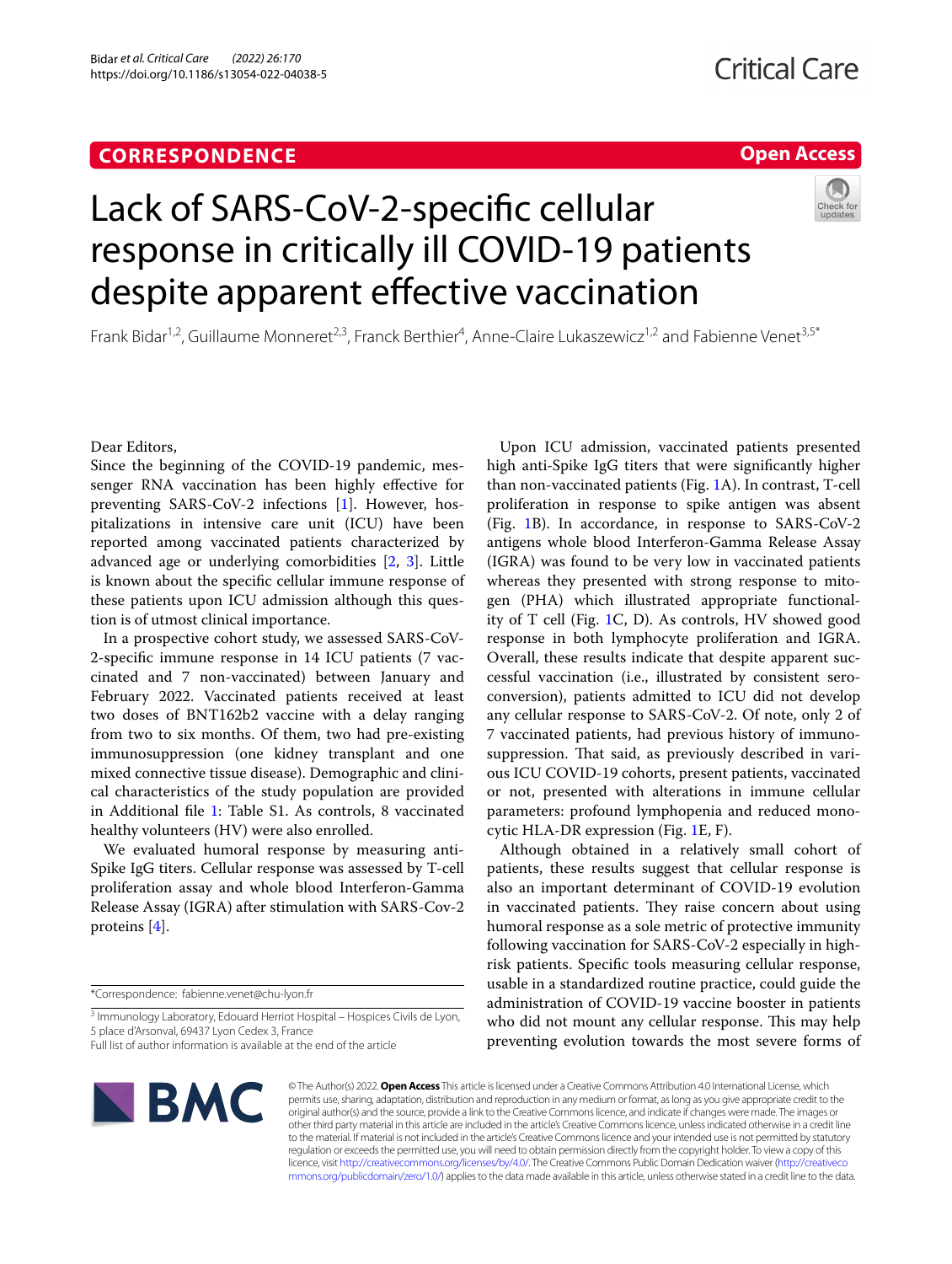

<span id="page-1-1"></span>within the frst 48 h after ICU admission for vaccinated and non-vaccinated COVID-19 patients. Healthy volunteers were enrolled as controls. **A** shows anti-Spike (S1-Receptor Binding Domain) IgG titers measured using the Siemens Atellica IM SARS-CoV-2 IgG (sCOVG) kit and transformed in BAU/mL using the conversion factors provided by the manufacturers. The horizontal dotted line along the x axes indicate the positivity threshold. **B** shows the percentage of CD3+T-cell proliferating T cells among total T lymphocytes assessed by monitoring EdU AF488 incorporation after stimulation during 7 days with SARS-Cov-2 S1 and S2 peptide pools. **C** shows whole blood Interferon-Gamma Release Assay (IGRA) after specifc stimulation with a pool of SARS-CoV-2-specifc peptides (bioMérieux Vidas COVIGRA–RUO). **D** shows whole blood Interferon-Gamma Release Assay (IGRA) after mitogen stimulation with phytohemagglutinin. For panels C and D, results are expressed as international units per mL (IU/mL). **E** shows monocyte HLA-DR (mHLA-DR) expression determined using the BD Quantibrite Anti–HLA-DR/Anti-Monocyte standardized method. The horizontal dotted line along the x axes indicates the lowest reference values for mHLA-DR. Results are expressed as numbers of antibodies bound per monocyte (AB/C). **F** shows CD3+T cell lymphocyte count measured by fow cytometry. The horizontal dotted line along the x axes indicate the lowest reference values for CD3+T-cell count. Results were expressed as numbers of cells per µL. Results are presented as individual values and Tukey boxplots in healthy volunteers (HV, open dots), non-vaccinated COVID-19 ICU patients (NV, black dots) and in vaccinated COVID-19 patients (V, red dots)

the disease. Considering that an uncoordinated T cell and antibody responses have been associated with disease progression [\[5](#page-2-4)], the understanding of mechanisms sustaining incomplete vaccination (presence of IgG but lack of T cell response) remains of utmost importance.

#### **Supplementary Information**

The online version contains supplementary material available at [https://doi.](https://doi.org/10.1186/s13054-022-04038-5) [org/10.1186/s13054-022-04038-5](https://doi.org/10.1186/s13054-022-04038-5).

<span id="page-1-0"></span>**Additional fle 1.** Complementary methods and description of clinical data.

#### **Acknowledgements**

The authors would like to thank the clinical teams from ICUs in HCL who were involved in this project while dedicated to their clinical duties during COVID-19 pandemic as well as patients and their families who agreed to participate to this clinical study. The authors would also like to thank Valérie Cerro and Laurie Bignet, (Services de Réanimation, Hospices Civils de Lyon). Last, the authors would like to thank Elisabeth Cerrato and Marie-Angélique Cazalis for technical support.

#### **Author contributions**

FBi, GM, ACL and FV were involved in the design, implementation, and day-today management of the study. FBi and ACL included participants in the study. FV, GM, and FBe were responsible for the immunological analyses. FBi, GM and FV wrote the original draft of the manuscript, which was reviewed and